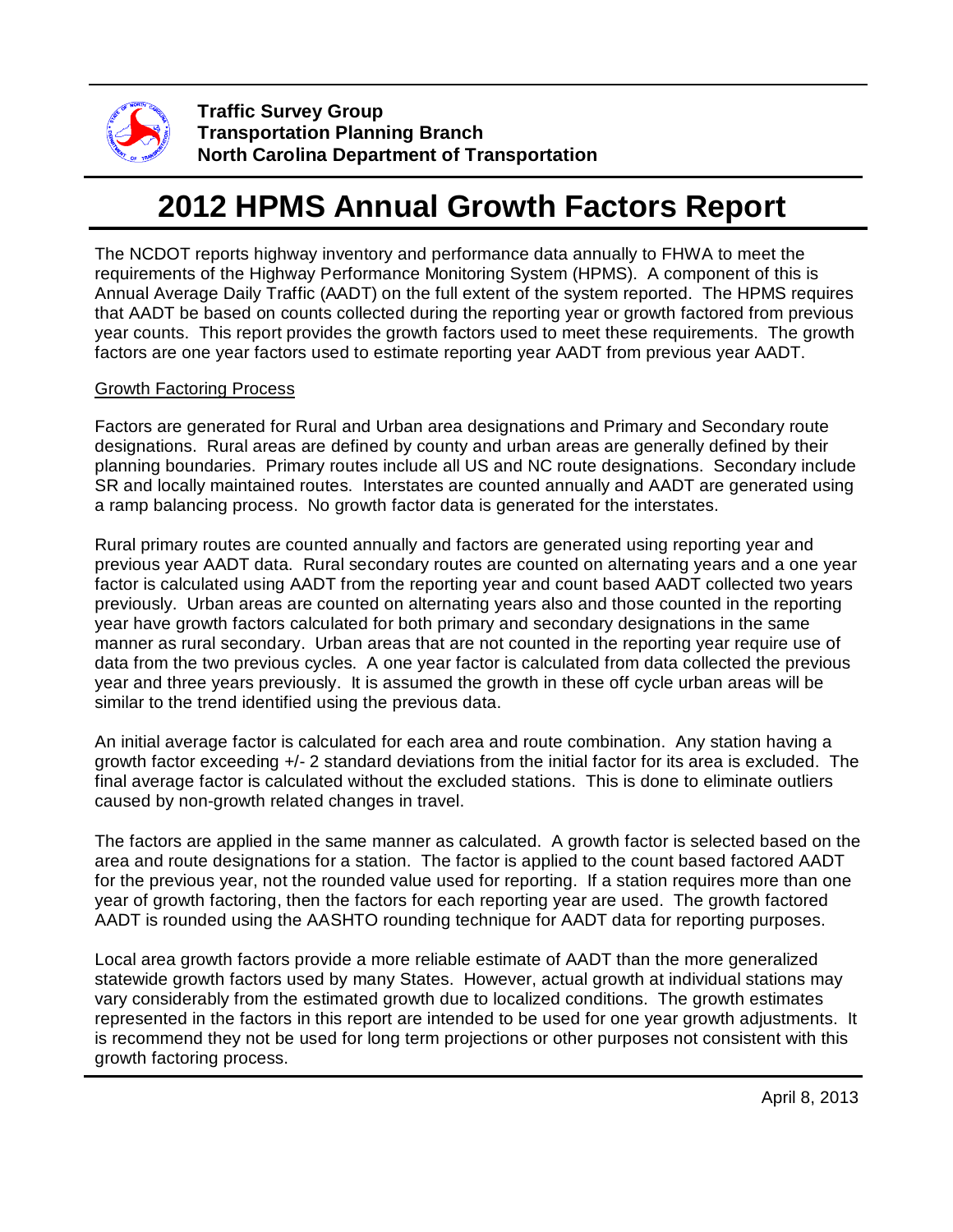|                                  | <b>Traffic Survey Group</b>                     |                                    |      |                  |          |                         |      |                          | <b>Transportation Planning Branch</b> |
|----------------------------------|-------------------------------------------------|------------------------------------|------|------------------|----------|-------------------------|------|--------------------------|---------------------------------------|
| 2011 to 2012 HPMS Growth Factors |                                                 |                                    |      |                  |          |                         |      |                          |                                       |
|                                  |                                                 | <b>Primary Routes</b>              |      |                  |          | <b>Secondary Routes</b> |      |                          |                                       |
|                                  | Area                                            | <b>Factor</b>                      | Sta. | Excl.            | Avg AADT | <b>Factor</b>           | Sta. | Excl.                    | Avg AADT                              |
|                                  | 0 Alamance                                      | 1.0124                             | 34   | $\overline{2}$   | 3800     | 0.9530                  | 80   | 4                        | 1100                                  |
|                                  | 1 Alexander                                     | 0.9681                             | 26   | $\mathbf{1}$     | 6300     | 0.9416                  | 110  | 4                        | 1100                                  |
|                                  | 2 Alleghany                                     | 0.9668                             | 42   | 3                | 2400     | 0.9494                  | 49   | 4                        | 420                                   |
|                                  | 3 Anson                                         | 0.9099                             | 60   | $\mathbf 5$      | 6600     | 0.9528                  | 148  | 5                        | 430                                   |
|                                  | 4 Ashe                                          | 1.0279                             | 60   | $\overline{7}$   | 5300     | 0.9702                  | 55   | $\overline{2}$           | 670                                   |
|                                  | 5 Avery                                         | 0.9016                             | 54   | 1                | 4500     | 0.9566                  | 31   | $\overline{2}$           | 640                                   |
|                                  | 6 Beaufort                                      | 1.0360                             | 75   | $\overline{4}$   | 6600     | 0.9811                  | 104  | $\,6$                    | 960                                   |
|                                  | 7 Bertie                                        | 1.0087                             | 67   | 3                | 4100     | 0.9918                  | 62   | $\overline{\mathcal{A}}$ | 590                                   |
|                                  | 8 Bladen                                        | 0.9770                             | 120  | 8                | 4100     | 0.9864                  | 93   | 4                        | 580                                   |
|                                  | 9 Brunswick                                     | 1.0963                             | 86   | 3                | 12000    | 1.0017                  | 61   | 3                        | 1600                                  |
|                                  | 10 Buncombe                                     | 0.9895                             | 23   | 1                | 9100     | 0.9749                  | 76   | 4                        | 1900                                  |
|                                  | 11 Burke                                        | 0.9974                             | 102  | 4                | 8200     | 0.9400                  | 71   | 3                        | 2200                                  |
|                                  | 12 Cabarrus                                     | See Concord-Kannapolis Urban (111) |      |                  |          |                         |      |                          |                                       |
|                                  | 13 Caldwell                                     | 1.0170                             | 72   | $\overline{2}$   | 9800     | 0.9596                  | 52   | 3                        | 2500                                  |
|                                  | 14 Camden                                       | 1.1205                             | 24   | $\mathbf 0$      | 6300     | 1.0048                  | 28   | $\overline{2}$           | 820                                   |
|                                  | 15 Carteret                                     | 1.0562                             | 53   | $\overline{2}$   | 14000    | 0.9860                  | 52   | 3                        | 1900                                  |
|                                  | 16 Caswell                                      | 0.9918                             | 60   | 3                | 3700     | 0.9753                  | 59   | 6                        | 760                                   |
|                                  | 17 Catawba                                      | See Hickory Urban (114)            |      |                  |          |                         |      |                          |                                       |
|                                  | 18 Chatham                                      | 1.0651                             | 70   | 3                | 9100     | 1.0405                  | 122  | 10                       | 1200                                  |
|                                  | 19 Cherokee                                     | 1.0920                             | 42   | $\mathbf{1}$     | 7300     | 0.9340                  | 73   | $\mathbf 5$              | 770                                   |
|                                  | 20 Chowan                                       | 1.0388                             | 32   | $\boldsymbol{0}$ | 4900     | 0.9736                  | 41   | $\sqrt{2}$               | 690                                   |
|                                  | 21 Clay                                         | 1.0076                             | 27   | 1                | 4600     | 1.0081                  | 40   | $\mathbf{2}$             | 730                                   |
|                                  | 22 Cleveland                                    | 1.0412                             | 135  | 8                | 9600     | 1.0364                  | 201  | 13                       | 1500                                  |
|                                  | 23 Columbus                                     | 0.9586                             | 126  | 8                | 6100     | 0.9918                  | 154  | 6                        | 810                                   |
|                                  | 24 Craven                                       | 1.0045                             | 53   | 3                | 14000    | 0.9899                  | 91   | $\mathfrak{S}$           | 2000                                  |
|                                  | 25 Cumberland                                   | See Fayetteville Urban (104)       |      |                  |          |                         |      |                          |                                       |
|                                  | 26 Currituck                                    | 0.9110                             | 33   | $\mathbf{1}$     | 9600     | 1.0038                  | 30   | $\overline{2}$           | 960                                   |
|                                  | 27 Dare                                         | 0.9574                             | 37   | $\overline{2}$   | 7800     | 0.9776                  | 26   | 1                        | 750                                   |
|                                  | 28 Davidson                                     | 0.9906                             | 93   | 9                | 7700     | 0.9985                  | 211  | $\boldsymbol{9}$         | 2300                                  |
|                                  | 29 Davie                                        | 0.9761                             | 66   | 3                | 6700     | 0.9919                  | 96   | 5                        | 960                                   |
|                                  | 30 Duplin                                       | 1.0080                             | 123  | $\overline{2}$   | 4900     | 0.9978                  | 151  | 10                       | 840                                   |
|                                  | 31 Durham<br>See Durham-Chapel Hill Urban (103) |                                    |      |                  |          |                         |      |                          |                                       |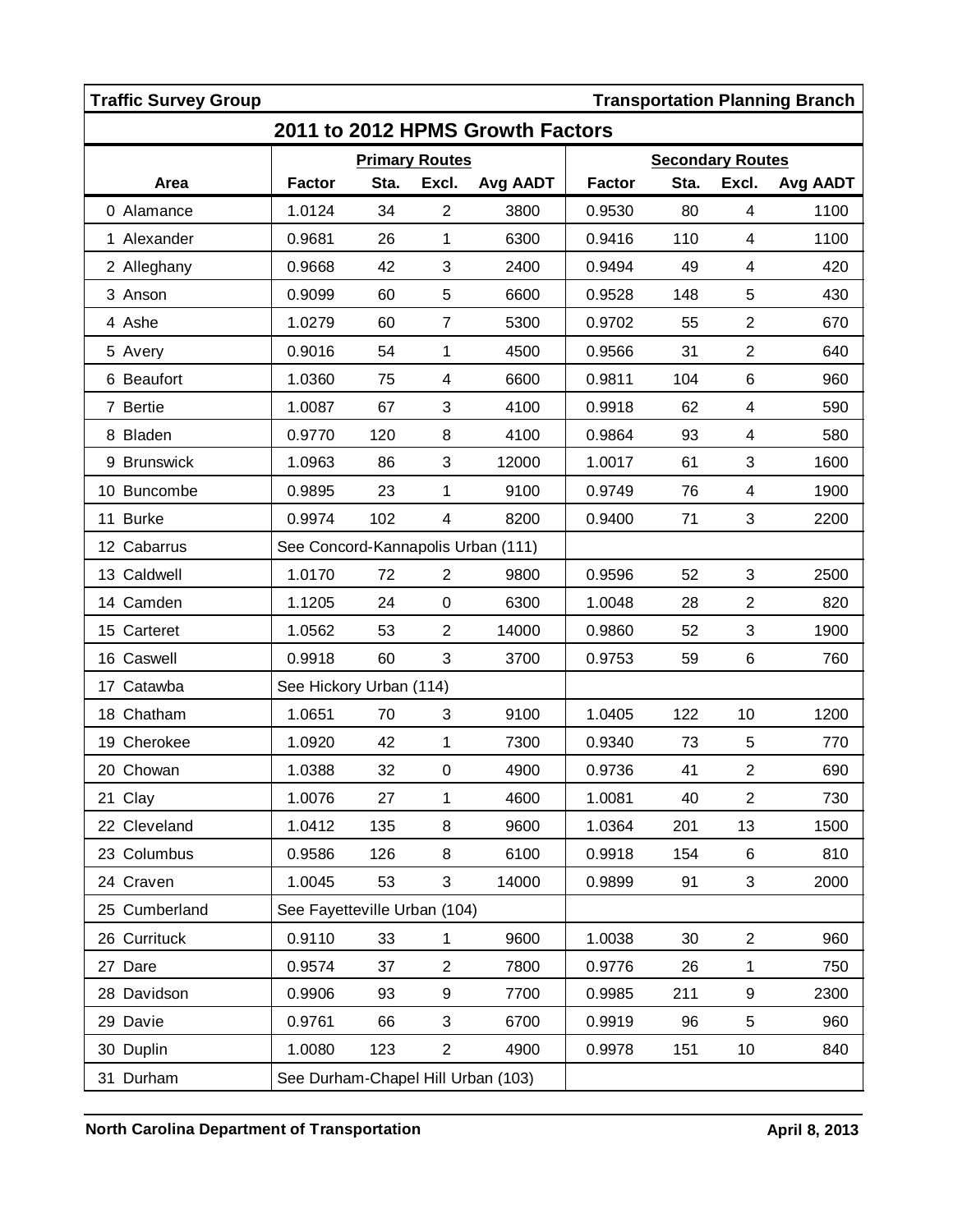| <b>Traffic Survey Group</b><br><b>Transportation Planning Branch</b> |                               |      |                          |          |               |                         |                |          |  |
|----------------------------------------------------------------------|-------------------------------|------|--------------------------|----------|---------------|-------------------------|----------------|----------|--|
| 2011 to 2012 HPMS Growth Factors                                     |                               |      |                          |          |               |                         |                |          |  |
|                                                                      | <b>Primary Routes</b>         |      |                          |          |               | <b>Secondary Routes</b> |                |          |  |
| Area                                                                 | <b>Factor</b>                 | Sta. | Excl.                    | Avg AADT | <b>Factor</b> | Sta.                    | Excl.          | Avg AADT |  |
| 32 Edgecombe                                                         | 0.9895                        | 111  | $\overline{2}$           | 4600     | 0.9864        | 48                      | 4              | 640      |  |
| 33 Forsyth                                                           | See Winston-Salem Urban (110) |      |                          |          |               |                         |                |          |  |
| 34 Franklin                                                          | 1.0023                        | 84   | $\overline{4}$           | 7100     | 1.0505        | 103                     | 3              | 1100     |  |
| 35 Gaston                                                            | See Gastonia Urban (105)      |      |                          |          |               |                         |                |          |  |
| 36 Gates                                                             | 0.9921                        | 54   | $\overline{2}$           | 2700     | 0.9983        | 39                      | $\overline{2}$ | 410      |  |
| 37 Graham                                                            | 1.0203                        | 39   | 3                        | 3000     | 0.9438        | 26                      | $\overline{2}$ | 330      |  |
| 38 Granville                                                         | 0.9962                        | 65   | $\overline{\mathbf{4}}$  | 6300     | 1.0384        | 88                      | 4              | 1400     |  |
| 39 Greene                                                            | 1.0078                        | 60   | 4                        | 5000     | 0.9725        | 76                      | $\overline{2}$ | 540      |  |
| 40 Guilford                                                          | See Greensboro Urban (106)    |      |                          |          |               |                         |                |          |  |
| 41 Halifax                                                           | 0.9705                        | 124  | 9                        | 3900     | 1.0061        | 101                     | 4              | 890      |  |
| 42 Harnett                                                           | 1.1081                        | 105  | 3                        | 8900     | 1.0363        | 139                     | 6              | 2000     |  |
| 43 Haywood                                                           | 1.0761                        | 23   | $\overline{2}$           | 5800     | 1.0523        | 17                      | $\overline{2}$ | 910      |  |
| 44 Henderson                                                         | 0.9283                        | 26   | 1                        | 4900     | 0.9449        | 39                      | 1              | 1200     |  |
| 45 Hertford                                                          | 1.0523                        | 73   | $\overline{c}$           | 4200     | 1.0287        | 55                      | $\overline{2}$ | 1100     |  |
| 46 Hoke                                                              | 0.9562                        | 33   | 1                        | 8800     | 1.0473        | 67                      | 5              | 2000     |  |
| 47 Hyde                                                              | 0.8934                        | 28   | $\overline{2}$           | 1100     | 0.9089        | 33                      | 1              | 270      |  |
| 48 Iredell                                                           | 1.0216                        | 104  | 6                        | 10000    | 1.0086        | 272                     | $\overline{c}$ | 2200     |  |
| 49 Jackson                                                           | 0.9415                        | 58   | 1                        | 11000    | 0.9651        | 66                      | 3              | 1300     |  |
| 50 Johnston                                                          | 1.0654                        | 152  | 3                        | 8700     | 1.0319        | 169                     | 5              | 2100     |  |
| 51 Jones                                                             | 0.9511                        | 33   | $\overline{2}$           | 5200     | 1.0083        | 34                      | $\overline{2}$ | 510      |  |
| 52 Lee                                                               | 1.0505                        | 52   | 1                        | 14000    | 1.0320        | 121                     | 8              | 2100     |  |
| 53 Lenoir                                                            | 0.9687                        | 96   | $\overline{\mathbf{4}}$  | 9700     | 1.0245        | 124                     | 10             | 1400     |  |
| 54 Lincoln                                                           | 1.0796                        | 95   | $\overline{7}$           | 10000    | 1.0388        | 108                     | 9              | 2100     |  |
| 55 Macon                                                             | 0.9939                        | 54   | $\overline{\mathcal{A}}$ | 9200     | 0.9547        | 94                      | 5              | 890      |  |
| 56 Madison                                                           | 0.9632                        | 49   | 4                        | 3000     | 0.9613        | 41                      | 3              | 440      |  |
| 57 Martin                                                            | 0.9782                        | 89   | $\overline{\mathcal{A}}$ | 4300     | 0.9753        | 79                      | 3              | 770      |  |
| 58 McDowell                                                          | 0.9356                        | 65   | 3                        | 7100     | 0.9842        | 70                      | 6              | 1700     |  |
| 59 Mecklenburg                                                       | See Charlotte Urban (102)     |      |                          |          |               |                         |                |          |  |
| 60 Mitchell                                                          | 0.9769                        | 29   | $\overline{2}$           | 4900     | 0.9862        | 31                      | $\overline{2}$ | 1100     |  |
| 61 Montgomery                                                        | 1.0852                        | 61   | $\overline{4}$           | 4200     | 0.9353        | 119                     | 8              | 530      |  |
| 62 Moore                                                             | 1.0346                        | 113  | 6                        | 9700     | 1.0589        | 178                     | 11             | 1500     |  |
| 63 Nash                                                              | 0.9304                        | 59   | 3                        | 4400     | 0.9621        | 77                      | 3              | 470      |  |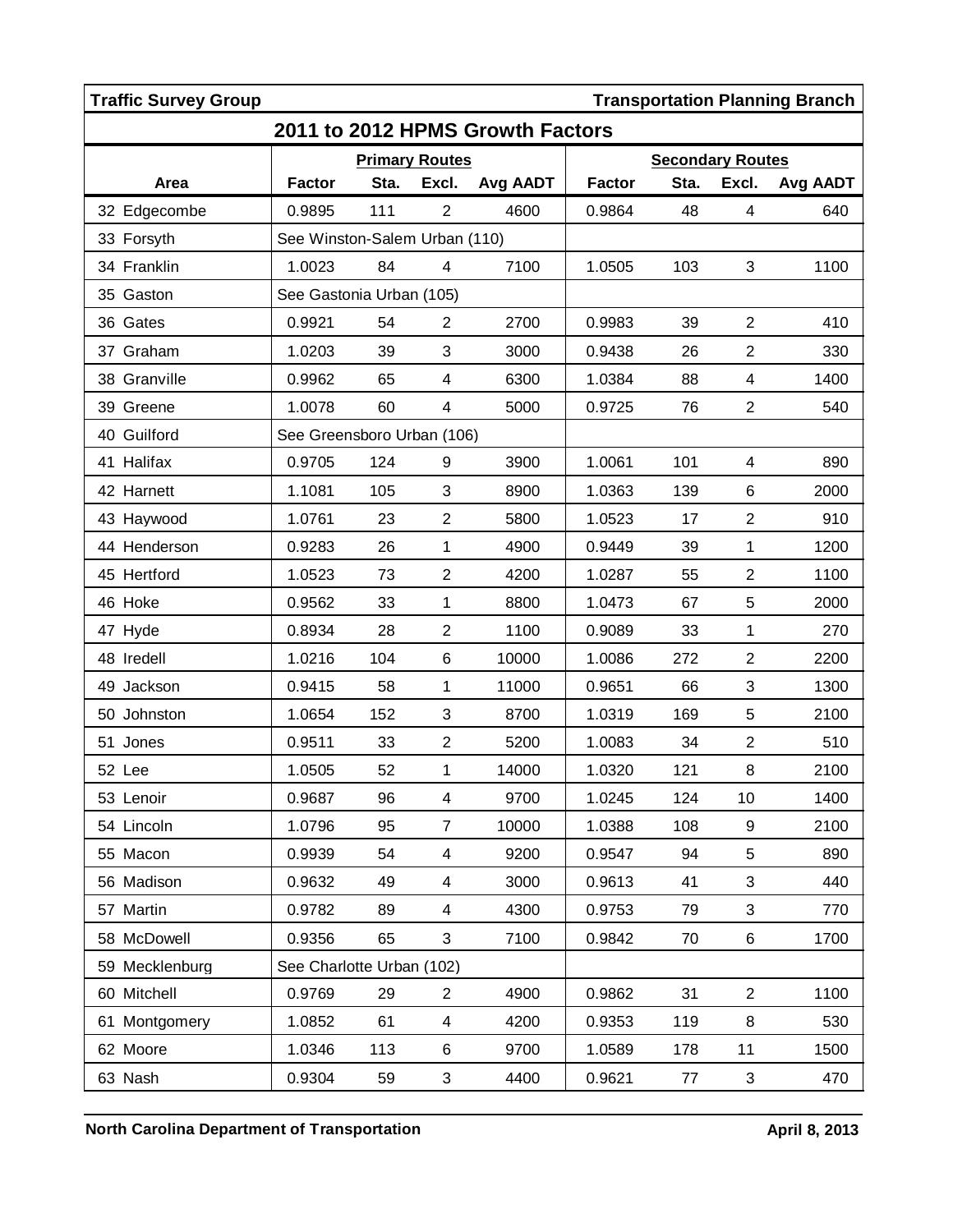| <b>Traffic Survey Group</b><br><b>Transportation Planning Branch</b> |                            |      |                           |          |                         |      |                  |          |  |  |
|----------------------------------------------------------------------|----------------------------|------|---------------------------|----------|-------------------------|------|------------------|----------|--|--|
| 2011 to 2012 HPMS Growth Factors                                     |                            |      |                           |          |                         |      |                  |          |  |  |
|                                                                      | <b>Primary Routes</b>      |      |                           |          | <b>Secondary Routes</b> |      |                  |          |  |  |
| Area                                                                 | <b>Factor</b>              | Sta. | Excl.                     | Avg AADT | <b>Factor</b>           | Sta. | Excl.            | Avg AADT |  |  |
| 64 New Hanover                                                       | See Wilmington Urban (109) |      |                           |          |                         |      |                  |          |  |  |
| 65 Northampton                                                       | 1.0514                     | 83   | 5                         | 3300     | 1.0042                  | 57   | 4                | 440      |  |  |
| 66 Onslow                                                            | 1.0805                     | 46   | $\overline{\mathcal{A}}$  | 11000    | 1.0305                  | 77   | 1                | 2400     |  |  |
| 67 Orange                                                            | 1.0341                     | 40   | 1                         | 7200     | 1.0041                  | 80   | 5                | 1700     |  |  |
| 68 Pamlico                                                           | 1.0337                     | 28   | $\mathbf{1}$              | 4000     | 0.9817                  | 38   | 0                | 580      |  |  |
| 69 Pasquotank                                                        | 1.0404                     | 33   | $\ensuremath{\mathsf{3}}$ | 12000    | 1.0269                  | 49   | 4                | 1400     |  |  |
| 70 Pender                                                            | 1.0010                     | 93   | 5                         | 6600     | 1.0023                  | 79   | 4                | 720      |  |  |
| 71 Perquimans                                                        | 1.1086                     | 23   | 1                         | 7200     | 1.0285                  | 46   | $\overline{2}$   | 790      |  |  |
| 72 Person                                                            | 0.9809                     | 52   | $\overline{\mathbf{4}}$   | 8100     | 1.0059                  | 104  | 5                | 1100     |  |  |
| 73 Pitt                                                              | 1.0668                     | 104  | $\overline{2}$            | 6000     | 0.9830                  | 155  | 1                | 990      |  |  |
| 74 Polk                                                              | 0.9458                     | 38   | 1                         | 4600     | 0.9791                  | 82   | $\overline{2}$   | 610      |  |  |
| 75 Randolph                                                          | 1.0626                     | 89   | $\overline{2}$            | 8900     | 1.0399                  | 236  | 16               | 1200     |  |  |
| 76 Richmond                                                          | 0.9568                     | 56   | 1                         | 7300     | 0.9373                  | 131  | 6                | 1200     |  |  |
| 77 Robeson                                                           | 0.9649                     | 171  | 9                         | 5500     | 0.9768                  | 153  | 8                | 1200     |  |  |
| 78 Rockingham                                                        | 0.9739                     | 141  | $\overline{7}$            | 8400     | 0.9896                  | 198  | 13               | 1600     |  |  |
| 79 Rowan                                                             | 1.0633                     | 50   | 4                         | 13000    | 1.0549                  | 98   | $\,6$            | 3200     |  |  |
| 80 Rutherford                                                        | 1.0180                     | 93   | 3                         | 7300     | 0.9919                  | 168  | 5                | 1500     |  |  |
| Sampson<br>81                                                        | 1.0048                     | 127  | $\overline{7}$            | 5500     | 1.0193                  | 179  | $\boldsymbol{9}$ | 840      |  |  |
| 82 Scotland                                                          | 0.9597                     | 73   | 3                         | 6400     | 1.0079                  | 94   | 5                | 1000     |  |  |
| 83 Stanly                                                            | 1.1258                     | 84   | 1                         | 8000     | 0.9940                  | 155  | 10               | 1100     |  |  |
| 84 Stokes                                                            | 0.9945                     | 75   | 5                         | 3800     | 0.9549                  | 117  | $\overline{7}$   | 1300     |  |  |
| 85 Surry                                                             | 1.1079                     | 105  | 3                         | 8200     | 0.9973                  | 127  | 4                | 1600     |  |  |
| 86 Swain                                                             | 1.0165                     | 30   | 3                         | 6900     | 0.9924                  | 31   | $\mathbf{1}$     | 1500     |  |  |
| 87 Transylvania                                                      | 0.9507                     | 47   | $\overline{2}$            | 7900     | 0.9837                  | 51   | 4                | 1300     |  |  |
| 88 Tyrrell                                                           | 1.1821                     | 17   | $\overline{2}$            | 3400     | 1.0327                  | 21   | $\mathbf{1}$     | 550      |  |  |
| 89 Union                                                             | 0.9402                     | 112  | 6                         | 14000    | 0.9750                  | 235  | $\mathbf{1}$     | 2900     |  |  |
| 90 Vance                                                             | 0.9798                     | 47   | 3                         | 8000     | 1.0472                  | 86   | $\overline{7}$   | 2500     |  |  |
| 91 Wake                                                              | See Raleigh Urban (108)    |      |                           |          |                         |      |                  |          |  |  |
| 92 Warren                                                            | 1.0197                     | 47   | $\overline{2}$            | 3100     | 0.9592                  | 83   | 3                | 680      |  |  |
| 93 Washington                                                        | 1.0110                     | 45   | $\mathbf 1$               | 4800     | 0.9803                  | 39   | 3                | 790      |  |  |
| 94 Watauga                                                           | 0.9797                     | 55   | $\overline{\mathcal{A}}$  | 11000    | 0.9267                  | 48   | 3                | 2000     |  |  |
| 95 Wayne                                                             | 1.0936                     | 59   | 3                         | 4900     | 1.0303                  | 96   | 8                | 710      |  |  |